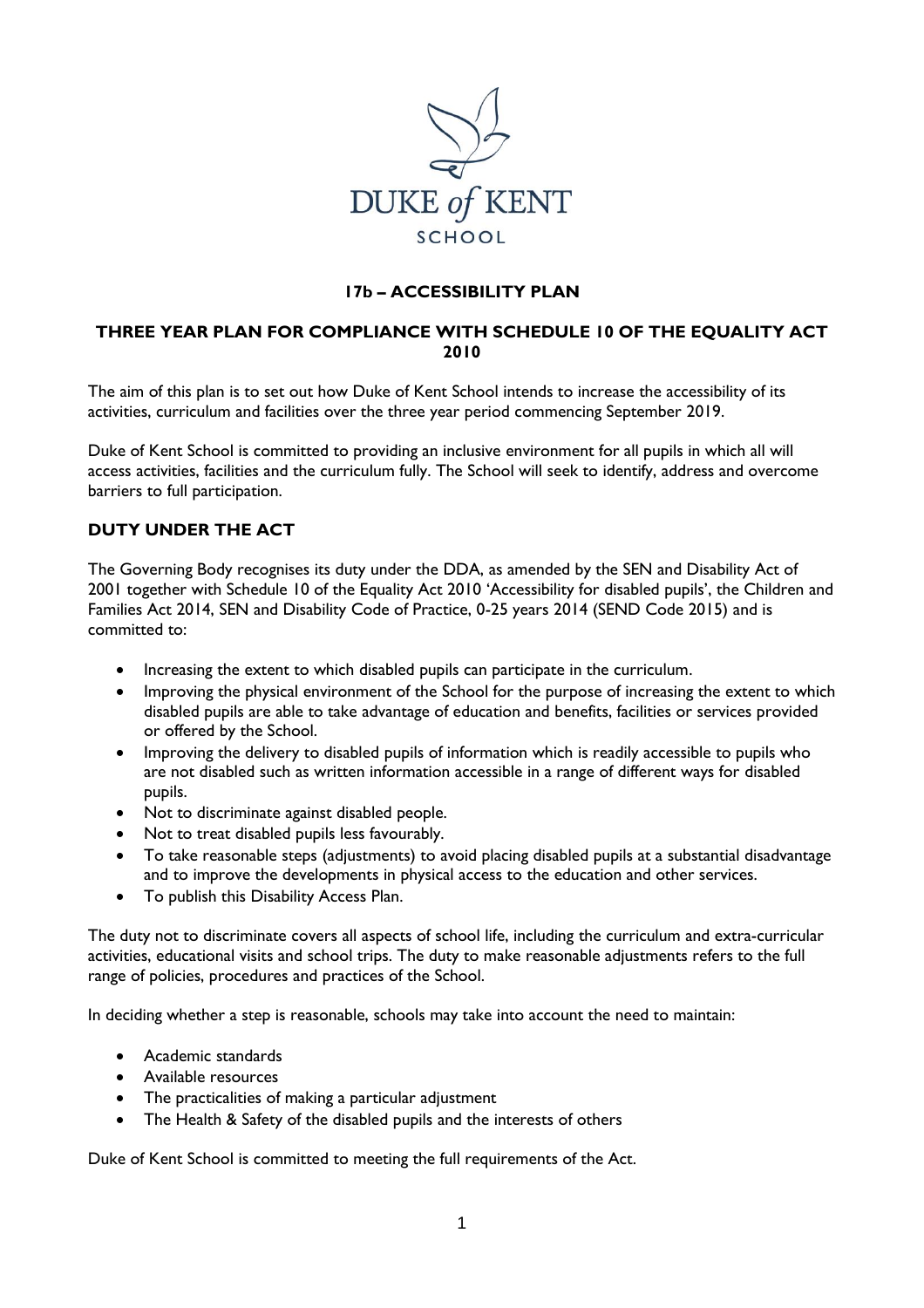## **DEFINITION OF DISABILITY**

The DDA defines a disabled pupil as someone who has "a physical or mental impairment which has a substantial and long term adverse effect on his or her ability to carry out normal day to day activities". The definition includes sensory impairments, learning impairments, dyslexia, diabetes, epilepsy, ADHD, severe allergies and major illnesses.

## **AIMS OF THE PLAN**

This plan sets out the School's proposals for increasing access to education for disabled pupils in the three main areas of:

- Increasing access to the School curriculum
- Improving access to the physical environment
- Improving the delivery of information

#### **ORGANISATION AND RESPONSIBILITIES**

The School's Health and Safety Committee will operate as a Disability Action Group. The group seeks advice and input from the Senior Leadership Team and includes the Head, Operations Bursar, Designated Safeguarding Lead, School Nurse, nominated Governor, SENCO and Director of Sport.

The Group's responsibilities are:

- to review the School's policies, procedures and facilities to maximise accessibility to the School by those with additional needs, monitoring progress achieved since the previous Disability Equality Scheme Action Plan.
- to make recommendations to improve accessibility by means of reasonable adjustment and by planning future improvements, reporting to the Head any necessary changes to this plan annually.
- to monitor the implementation of this plan and to review as necessary and at least every 3 years.

#### **AWARENESS**

It is the School's policy that staff and pupils are to be made aware of disability, understand its effects and accept, support and fully integrate disabled pupils as a part of School life.

- Appropriate staff INSET will be provided to enhance understanding of disability, the need for making reasonable adjustments in compliance with our legal duties and to improve our educational provision. In particular staff will be reminded annually of the need to alert line managers to any concern regarding pupil access to School life.
- Assembly and Form Time will include material designed to raise awareness of disability and to promote positive attitudes to disability.
- The Staff Briefing (academic staff meeting at the beginning of each day) and weekly Staff Meeting will be used to disseminate information about any necessary information connected with pupil disability.
- Links with the School's Equal Opportunities and Diversity Policy, Anti-Bullying Policy and Staff Employment Manual will be reviewed in order to promote and reflect inclusiveness and to aid understanding and integration.
- The Deputy Head holds the Training Budget and staff are encouraged to apply for funds to enable them to attend external training to develop their skills and the School's expertise in supporting pupils with disabilities. A number of School staff have received Mental Health First Aid training.

#### **INCREASING ACCESS TO THE SCHOOL CURRICULUM**

- 1.1 The School is committed to researching, understanding and addressing the barriers to curricular access experienced by pupils with physical, medical and cognitive disability to gain a greater understanding of the most effective and practical methods of supporting them. The School's tradition is of approaching support needs with individual programmes, reviewed on a regular basis: see Curriculum Policy.
- 1.2 Duke of Kent School places great importance on home-school partnership and is committed to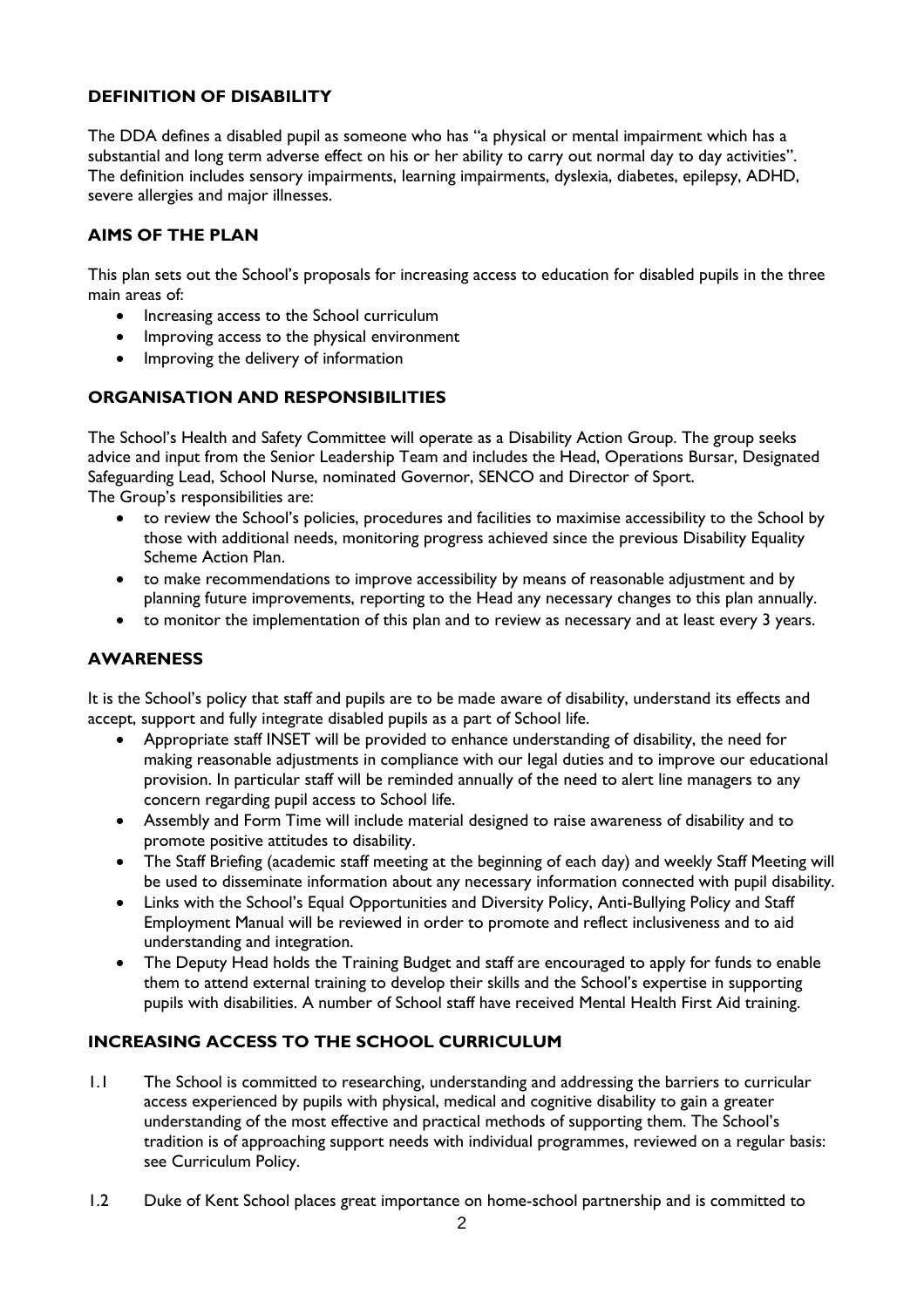working with parents prior to and following admission to address any anticipated or actual barriers to access to the curriculum. The requirements of any pupil with additional needs admitted to the School will be very carefully considered and discussed with parents/caregivers prior to the pupil's commencement at the School. Any material adaptations or approaches required will be identified and any necessary training will be provided to appropriate staff. The SENCO will co-ordinate the schedule of meetings, dissemination of information and development where necessary of a programme of appropriate special provision.

- 1.3 In all parts of the School, but particularly from Years 6 and above, children move through the site to access specialist teaching rooms. Wherever possible the School will consider the needs of an individual pupil in accessing a teaching room when the timetable is being created. Any anticipated or actual need for adjustment to site use will also be discussed by the SENCO with parents prior to and following admission.
- 1.4 Staff will be made aware of pupils with a disability or special educational need by the SENCO, the School Nurse or member of the Senior Management Team. Any member of staff requiring further information or training should alert his or her line manager.
- 1.5 Teaching and support will take due attention of the learning needs of all pupils according to their abilities and necessary differentiation should be reflected in departmental schemes of work and evident in any lesson planning materials produced.
- 1.6 Staff will continue to be made aware of strategies to make "reasonable adjustments" within the classroom so as to not to place disabled pupils at a substantial disadvantage in accessing the curriculum.
- 1.7 The implementation of reasonable adjustments to classroom management for an individual pupil should take into account the Health & Safety of all pupils.
- 1.8 Teaching staff and pupils from Year 3 upwards are equipped with iPads/Chromebooks to support teaching and learning. Pupils with special educational needs and disabilities and their teaching staff receive training in how to use these devices to improve access to the curriculum.
- 1.9 For pupils with an EHCP plan, disability or applicable diagnosis, relevant Access Arrangements will be put in place according to current JCQ guidelines and dependent on the pupil's normal way of working. Pupils will be monitored within internal tests and exams and evidence gathered to support their Access Arrangement. The School has adopted a number of examination related policies in this respect and these can be viewed on the School's Staff-Share drive under Exams/Exam policies.

#### **IMPROVING ACCESS TO THE PHYSICAL ENVIRONMENT**

- 1.10 Duke of Kent School is a charity and does not have a large financial endowment or foundation. All improvements to the School have to be funded from its own activities and development and adaptations are subject to budgetary constraints. Where appropriate the School will seek to secure external funding to advance its programme of general access improvements or to purchase additional specialist equipment or support for individual pupils.
- 1.11 Parents should be aware that the School site is large, with the Sports Hall and changing facilities located at the bottom of a steep hill. The site also includes a Victorian mansion building and access around the building is not level and most entrances and exits to the Teaching Block involve steps. Teaching and pupil facilities are arranged over several floors. All these factors present access challenges, for example, for pupils with impaired mobility. However, the School is committed to making any reasonable adjustments to ensure that disabled pupils may participate fully in school life and a retractable ramp for school entrances is available when required. There is a disabled toilet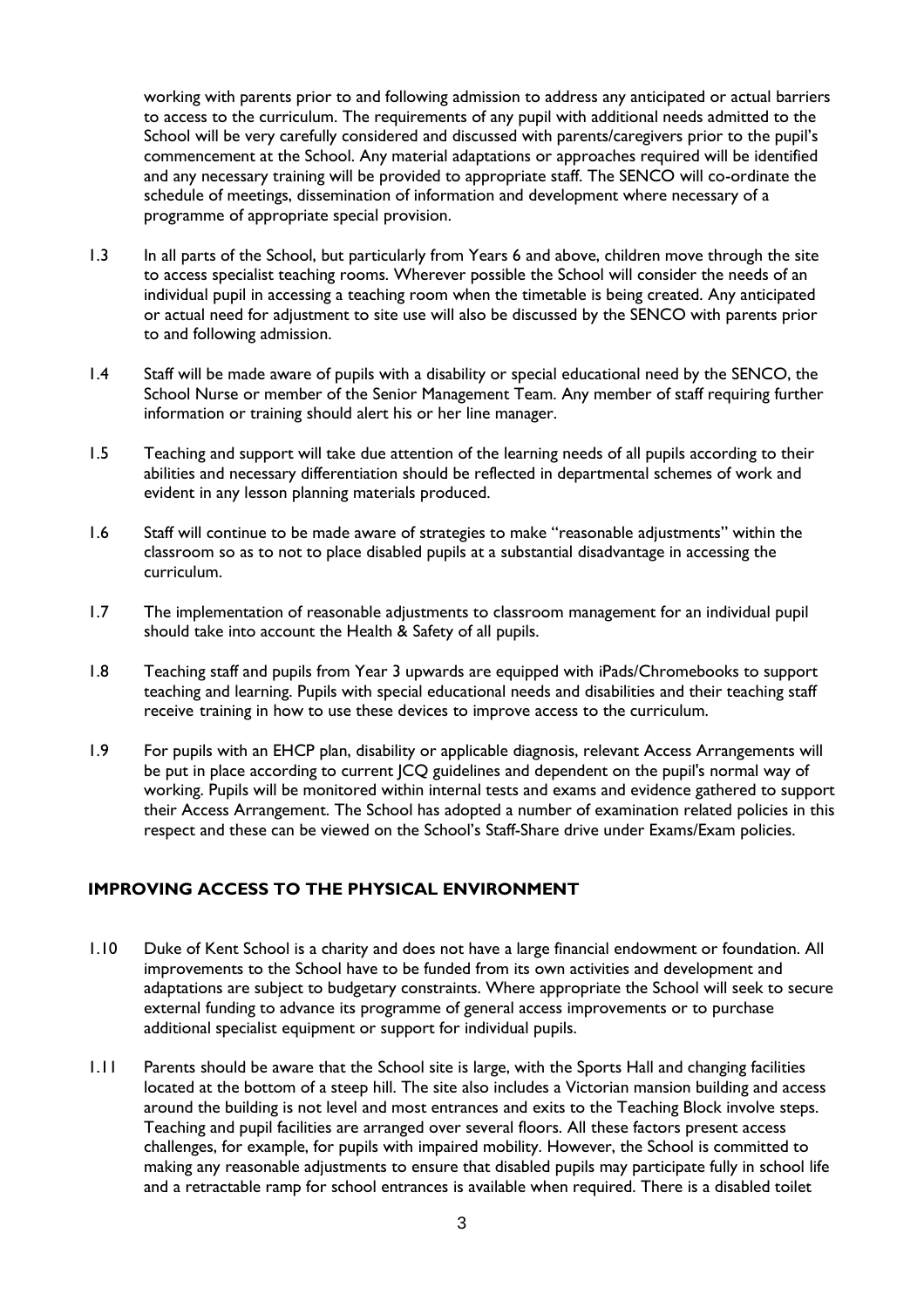and shower with ramp and rail access situated between the girl's and boy's changing rooms. In addition, there is a disabled toilet in Ness Hall (Sports Hall).

The School will continue to purchase mini buses which provide wheelchair access with the intention that all mini buses within the School's fleet will be able to offer this facility within a five year timescale, subject to budgetary implications.

1.12 The School will seek to further address access issues over time as part of our buildings development and refurbishment programme with access a key focus in any planning of new developments.

A new All-Weather pitch has been constructed and this facility has a ramp for wheelchair access to the pitch and spectator area.

# **IMPROVING ACCESS TO INFORMATION**

- 1.13 In disseminating information we will take account of disabilities within our community, whether for pupils, staff or parents - for example, communicating with a parent who is visually impaired by telephone rather than letter. Wherever possible Duke of Kent School will use the means of communication stated as a preference by parents.
- 1.14 The School will seek to make reasonable adjustments so that information can be made available in an alternative format within a reasonable period should the School receive a request for such help. This might involve an alternative format such as Braille or audio tape or large print or orally or through sign language.

| <b>TIMELINE</b>                                                                                                                                                                                                                                             |                                                         |                                              |  |
|-------------------------------------------------------------------------------------------------------------------------------------------------------------------------------------------------------------------------------------------------------------|---------------------------------------------------------|----------------------------------------------|--|
| <b>ACTION</b>                                                                                                                                                                                                                                               | <b>PERSON RESPONSIBLE</b>                               | <b>TIMESCALE</b>                             |  |
| Purchase additional minibus with<br>wheelchair facilities/access                                                                                                                                                                                            | <b>Operations Bursar/Finance</b><br>Committee           | By January 2021<br>New purchase October 2020 |  |
| Implementation of a Traffic<br>Management Plan to include<br>improved accessibility to the<br>Main School and Teaching Block<br>for children with mobility<br>difficulties                                                                                  | Operations Bursar/Health and<br><b>Safety Committee</b> | By end of 2021                               |  |
| All new furniture requests<br>(tables/chairs) to be reviewed by<br>Learning Development to ensure<br>that the furniture is appropriate<br>in size for the relevant age group<br>of pupils and whether there are<br>any special requirements to<br>consider. | <b>Operations Bursar/Learning</b><br>Development        | Ongoing                                      |  |
| To purchase an electric vehicle<br>to transport pupils with mobility<br>difficulties around the site.                                                                                                                                                       | Operations<br>Bursar/Head/PADOK                         | By end of 2020<br>Completed                  |  |
| To include disable access when<br>planning the new Eco building in<br>the Forum as outlined in the<br>School Strategic Plan.                                                                                                                                | <b>Operations Bursar/Head</b>                           | By end of 2022                               |  |